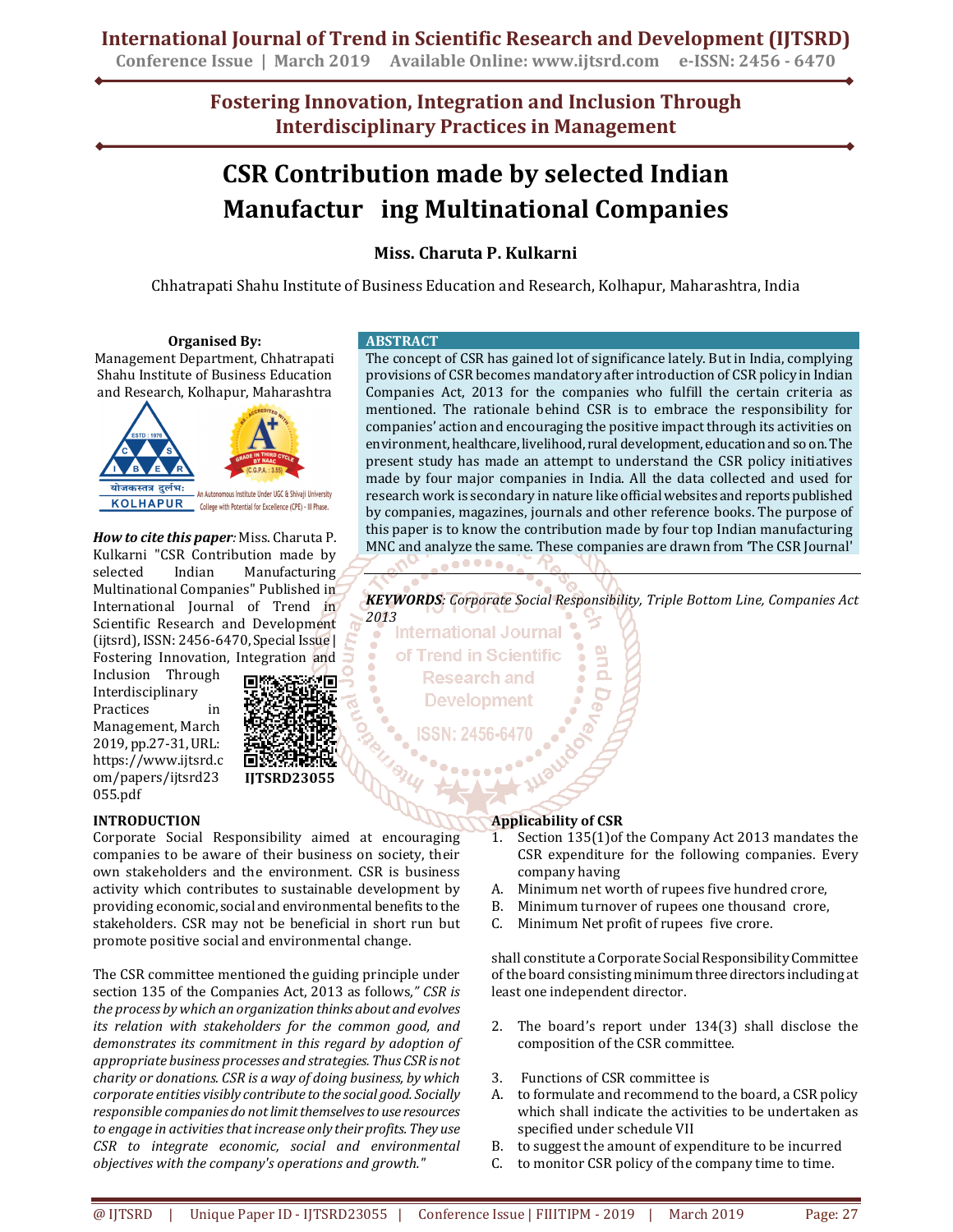#### International Journal of Trend in Scientific Research and Development (IJTSRD) @ www.ijtsrd.com eISSN: 2456-6470

- 4. The board of every company referred in sub-section (1) shall,
- A. approve the CSR policy for the company and disclose contents of such policy in its report and also place it on the company's website after taking into account the recommendation made by the CSR committee
- B. ensure that the activities as are included in CSR policy are undertaken by the company.

5. every company shall ensure that the company spends at least two percent of the average net profit of the company made during the three immediately preceding financial years.

#### **Triple Bottom Line**

The concept was introduced by John Elkington in 1994. It measures company's degree of economical value as well as environmental impact and social responsibility. Companies are beginning to realize that it is not sufficient to rely on financial profit alone for survival. It should ensure that their activities of the business are impacting the society in a positive way.

Normally the company's bottom line on its income statement is its net profit earned during the year, but as per the concept of the TBL focus of the company is extended beyond profits which include social as well as environmental issues to measure the actual cost of doing business. In short it consists of three parts i.e. social, environmental and financial. Some companies adopt this approach to assess their performance in broader perspective and increase the different value of the business value of the business.

concluded that, rather than seeing how much amount was spend by the companies, one should focus more on where they spent and what outcome of it.

Nidhi Tandon and Simran Kaur in their research paper, "Role of Corporate Social Responsibility in India" has thrown a light on reasons for growth of CSR in India and to know what are potential advantages of CSR to the companies and finally concluded that companies which comes under SME sector planning to introduce CSR as a strategy to increase their reach to remote areas.

Omweno Nyameyio Enock and Dr. Kunda Basavraj in their study, 'Corporate Social Responsibility of Tata Company and ITC Company: Comparative Study' focused on benefits followed by CSR. Chi square test was used to test the hypothesis and further the paper concluded that CSR is inevitable and is part of inclusive and wider sustainable development goal.

D. S. Pratima have attempted to cover the questions like whether company have any policy, is there committee which looks after the CSR policyand lastly wheter it cover all the sectors.

#### **Objectives**

- 1. To understand the concept of Corporate Social **Responsibility** 
	- 2. To study legal aspect of Corporate Social Responsibility
	- 3. To analyze contribution made by selected companies in
	- different sectors.

### **Methodology**

of Trend in This whole study is based on Secondary sources of the data. **Review of Literature**  The data is collected from Companies' Annual reports, Gatyatri Prabhakaran and Ansuman Panda in their research paper," The CSR activities adopted by IT firms in Bengaluru? OP Sustainability reports. In addition to that, several websites are also visited by researcher. Journals and articles have emphasis on exploring and comparing the several expenditure made by IT firm in Bangalore in CSR. They been referred for background study.

| CSK CONCLIDENTION made by the companies in various sectors                                                 |                                    |                                            |                                    |                                   |                                    |                                            |                                    |                                            |  |  |  |
|------------------------------------------------------------------------------------------------------------|------------------------------------|--------------------------------------------|------------------------------------|-----------------------------------|------------------------------------|--------------------------------------------|------------------------------------|--------------------------------------------|--|--|--|
| Sectors in which<br>projects are<br>covered                                                                | <b>Tata Chemicals</b>              |                                            | <b>Mahindra and Mahindra</b>       |                                   | <b>Tata Motors</b>                 |                                            | <b>Tata Power</b>                  |                                            |  |  |  |
|                                                                                                            | <b>Amount</b><br>spend in<br>crore | <b>Amount</b><br>spend in<br>$\frac{0}{0}$ | <b>Amount</b><br>spend in<br>crore | <b>Amount</b><br>spend in<br>$\%$ | <b>Amount</b><br>spend in<br>crore | <b>Amount</b><br>spend in<br>$\frac{0}{0}$ | <b>Amount</b><br>spend in<br>crore | <b>Amount</b><br>spend in<br>$\frac{0}{0}$ |  |  |  |
| Education                                                                                                  | 4.47                               | 31                                         | 35.43                              | 43                                | 10.43                              | 49                                         | 0.62                               | 4                                          |  |  |  |
| Environmental<br>Sustainability                                                                            | 4.63                               | 32                                         | 7.78                               | 9                                 | 1.38                               | 6                                          | 0.22                               | $\mathbf{1}$                               |  |  |  |
| Health care,<br>nutrition,<br>Sanitation and<br>Safe drinking<br>water                                     | 1.87                               | 13                                         | 9.92                               | 12                                | 3.5                                | 16                                         | 1.09                               | 7                                          |  |  |  |
| Poverty<br>alleviation,<br>livelihood<br>enhancement,<br>infrastructure<br>support,<br>empowering<br>women | 2.21                               | 15                                         | 10.14                              | 12                                | 4.52                               | 21                                         | 8.19                               | 56                                         |  |  |  |
| Rural<br>Devepopement                                                                                      |                                    | 0.00                                       | 15.91                              | 19                                | $\mathbf{1}$                       | 5                                          | 1.29                               | 9                                          |  |  |  |
| Protection of<br>national heritage,<br>art and culture                                                     |                                    | 0.00                                       | 2.25                               | 3                                 |                                    | $\boldsymbol{0}$                           |                                    | $\Omega$                                   |  |  |  |

## **CSR contribution made by the companies in various sectors**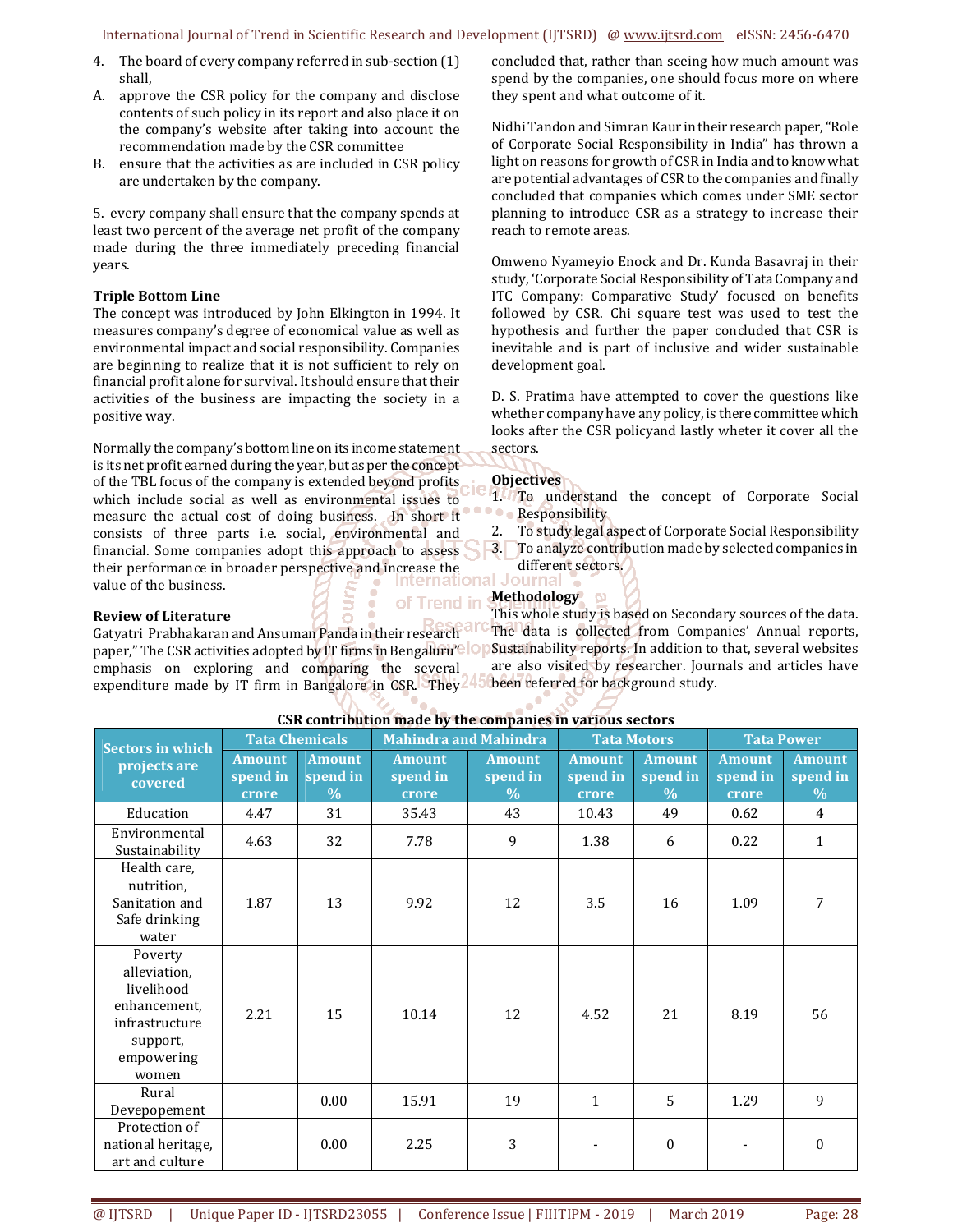| Promotion of<br>Sports                                              |        | 0.00           | 0.26  | $\mathbf{0}$     | $\overline{\phantom{a}}$ | $\boldsymbol{0}$ |       | $\Omega$ |
|---------------------------------------------------------------------|--------|----------------|-------|------------------|--------------------------|------------------|-------|----------|
| Contribution to<br>Prime Minister<br><b>National Relief</b><br>Fund |        | 0.00           | -     | $\boldsymbol{0}$ |                          | $\boldsymbol{0}$ |       | $\bf{0}$ |
| Disaster<br>Response                                                | 0.75   | 5              | 0.29  | 0.4              |                          | 0.0              |       | $0.0\,$  |
| Other                                                               | 0.35   | $\overline{2}$ | ٠     | $\theta$         | 0.6                      | 3                | 3.3   | 22       |
| Total                                                               | 14.28  | 100.0          | 81.98 | 100              | 21.43                    | 100              | 14.71 | 100      |
| Budgeted CSR/                                                       | 16.8   |                | 81.27 |                  | <b>NA</b>                |                  | 13.71 |          |
| Extra/less CSR<br>expenditure<br>incured                            | $-2.5$ |                | 0.7   |                  | $\blacksquare$           |                  | 1.0   |          |
| % of extra CSR to<br>Prescribed CSR<br>limit                        |        |                | 0.87  |                  |                          |                  | 7.29  |          |

Researcher have drawn some common sectors in which companies generally contribute their funds to comply with CSR policy as per Companies Act,2013. But now as CSR is not just remained charity or donation and seen as business strategy for long term value creation of company, they (companies) are not seen to incur the exact amount of CSR limit which is calculated as per companies act, 2013 (i.e. 2% of average net profit of preceding three years) but more contribution is made by the companies.

Researcher has analyzed the CSR contribution made by companies separately.



- Disaster Response
- Other

Tata Chemical Limited is an global company manufactures chemicals, consumer products and crop nutrition having headquarter in Mumbai, India. The company is a subsidiary of the Tata Group conglomerate.

Tata Chemical have incurred more of its CSR funds on "Poverty alleviation Programs" and "infrastructure support programs" (15%), health care and drinking water, sanitation project (13%). On education and environment it has expended 31% and 32% of total amount respectively and 5% on disaster response. Most of the projects of CSR are held in Mithapur(Gujarat), Barbala(Uttar Pradesh), Haldia(West Bengal), Mumbai(Maharashtra).

As per the Companies Act, 2013, prescribed CSR was rupees 16.8 crore while company has spend 14.28 crore on the project and rupees 2.52 crore were unspent . Further company have given explanationin its Statutory report that out of unspent amount of rupees 2.52 crore rupees 1.7 crore was spent in the month of April 2018 and balance amount of rupees 0.82 crore will be spent in FY 18-19 as agrredby the board.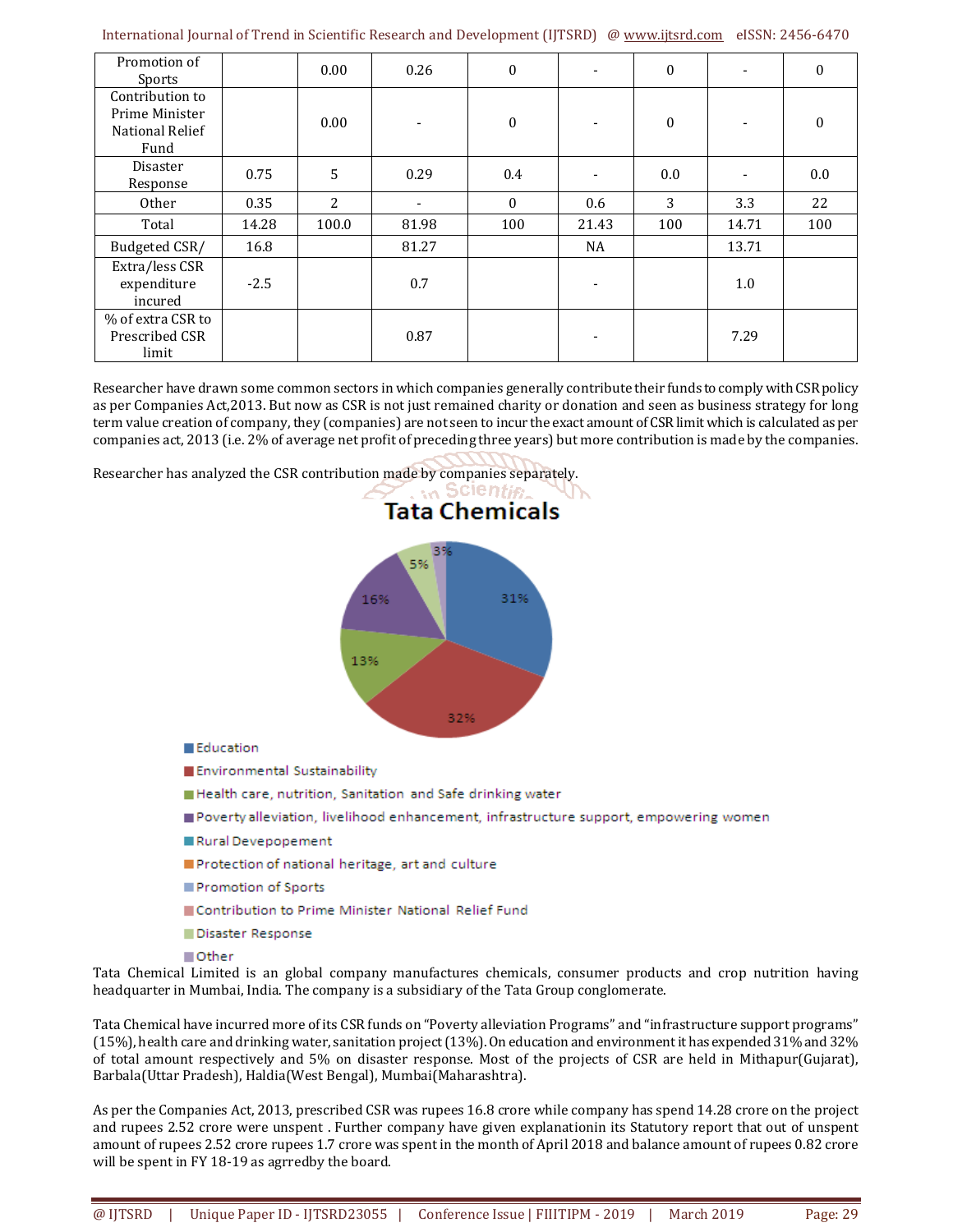International Journal of Trend in Scientific Research and Development (IJTSRD) @ www.ijtsrd.com eISSN: 2456-6470

#### **Mahindra and Mahindra**



Mahindra and Mahindra ltd. is an Indian multinational car manufacturing corporation having headquartered in Mumbai, Maharashtra, India which was established in 1945 as Mohammad and Mahindra and later renamed as Mahindra and Mahindra. It is one of the largest car manufacturer in India and largest tractor manufacturer in the world. It is also part of Mahindra group which Indian conglomerate. of Trend in Scientific

Mahindra and Mahindra has total expenditure on CSR is rupees 81.98 crore out of which 43% of the total amount spend on education (in almost every state of the India) and 19% on rural development . 12% of the total amount incurred on healthcare and sanitation as well as on Livelihood enhancement and poverty alleviation. Lastly 9% of the total amount is spend on environmental sustainability and 3% on protection of national heritage, art and culture.

Prescribed CSR of the company was rupees 81.27 crore and actual expenditure is rupees 81.98 crore which is 0.7% more than Po⊿ prescribed CSR. へ  $\sim$ ╲ **Tata Motors** 



- Protection of national heritage, art and culture
- Promotion of Sports
- Contribution to Prime Minister National Relief Fund
- Disaster Response
- ■Other

Education